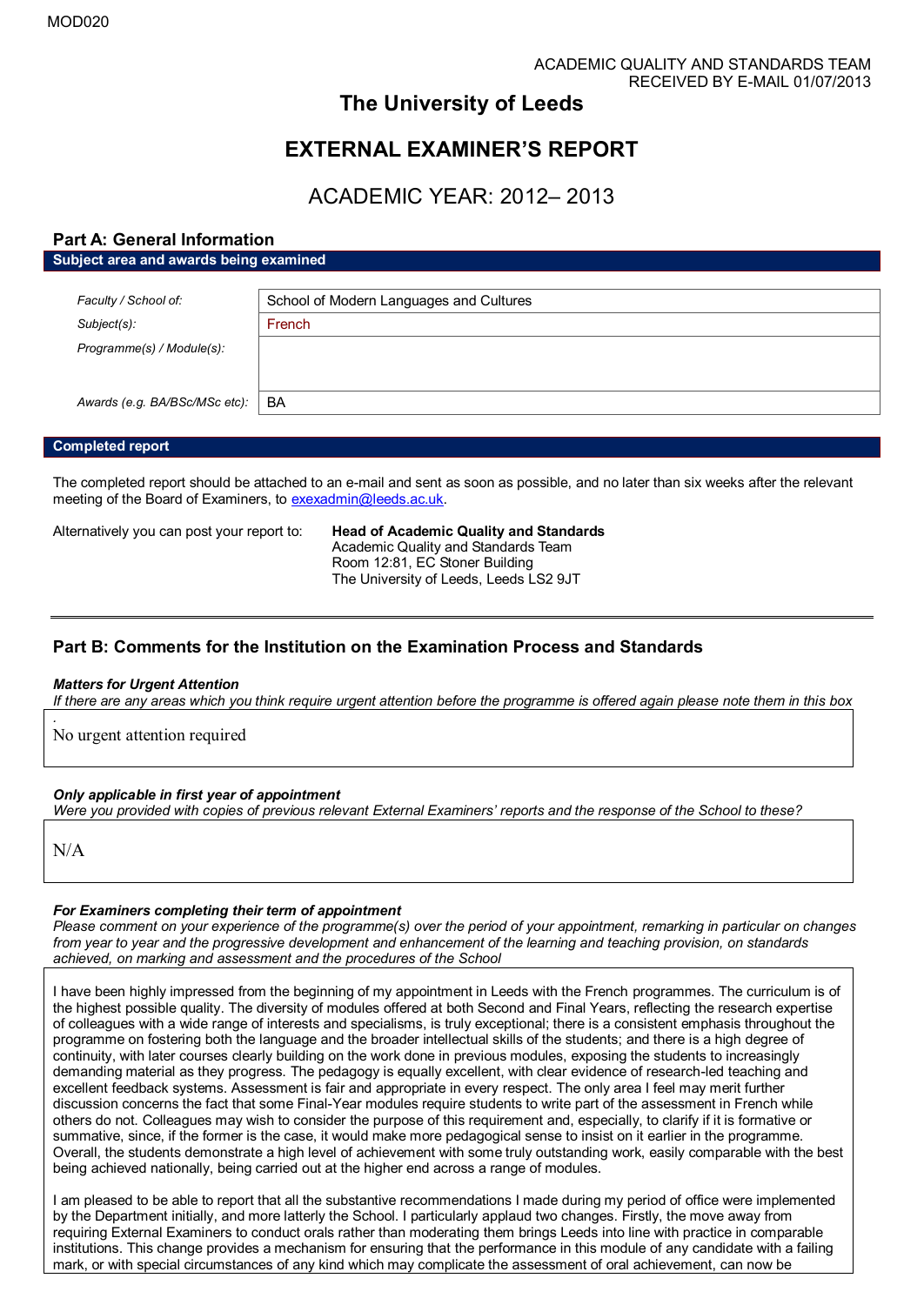moderated should the need arise. It thus extends to the assessment of the oral component of the programmes in French the same transparency and rigour which characterize the procedures in place to assess the students' written performance, and means that the marks allocated can be justified with confidence.

Secondly, I welcome the move to make available marksheets giving the breakdown of marks for each course. This enables the relatively short period of time for moderation at the disposal of the External Examiners to be used more effectively, in that an impression of the overall distribution of marks can be formed very quickly. This is particularly helpful in terms of verifying the comparability of standards across modules. During my period at Leeds, the specification of the job of the Externals changed, in that the emphasis shifted significantly away from assessing the performance of individual (and especially borderline) candidates to ensuring parity across modules as well as checking that procedures are appropriate and properly implemented. The fact that the External Examiners now have access to statistical information available about the breakdown of marks means they can target their attention more efficiently at courses with anomalous distributions. It is important to recognize that different courses may allocate different ranges of marks for very good reasons; it would absolutely not be appropriate to standardize performance across all modules. But a marked difference in distribution can and should be a signal for extra vigilance to ensure that standards are comparable. This year, the French Board adopted the policy of noting the average mark in each module. I would recommend that this policy be continued in future years, and that Externals be encouraged explicitly to consider, when scrutinizing the scripts, whether the students' performance in modules with outlying averages is indeed commensurate with the relatively low or high marks.

As the above comments suggest, in my view the provision in French is on a par with the best makes Leeds an excellent institution in which to study the language.

## **Standards**

- **1. Please indicate the extent to which the programme Aims and Intended Learning Outcomes (ILOs) were commensurate with the level of the award** 
	- *The appropriateness of the Intended Learning Outcomes for the programme(s)/modules and of the structure and content of the programme(s);*
	- *The extent to which standards are appropriate for the award or award element under consideration.*

Both the programme aims and the ILOs were entirely commensurate with the level of the award.

- **2. Did the Aims and ILOs meet the expectations of the national subject benchmark (where relevant)?** 
	- *The comparability of the programme(s) with similar programme(s) at other institutions and against national benchmarks and the Framework for Higher Education Qualifications.*

Yes

- **3. Please comment on the assessment methods and the appropriateness of these to the ILOs** 
	- *The design and structure of the assessment methods, and the arrangements for the marking of modules and the classification of awards;*
	- *The quality of teaching, learning and assessment methods that may be indicated by student performance.*

Consistent with best practice, assessment methods are varied and well adapted to the material taught in both language and content modules. The only other comment I would add is to repeat the observation made above that requiring students to write in the target language is typically considered an important aspect of formative, rather than summative, assessment and as such might be more effective if timed earlier in the students' programme.

- **4. Were students given adequate opportunity to demonstrate their achievement of the Aims and ILOs?**
	- *The academic standards demonstrated by the students and, where possible, their performance in relation to students on comparable courses;*
	- *The strengths and weaknesses of the students as a cohort.*

Yes

**5. For Examiners responsible for programmes that include clinical practice components, please comment on the learning and assessment of practice components of the curriculum**

N/A

**6. Please comment on the nature and effectiveness of enhancements to the programme(s) and modules since the previous year**

*It would be particularly helpful if you could also identify areas of good practice which are worthy of wider dissemination.* 

I welcome the introduction of a moderation sheet which helpfully showed the examiner the results of internal moderation.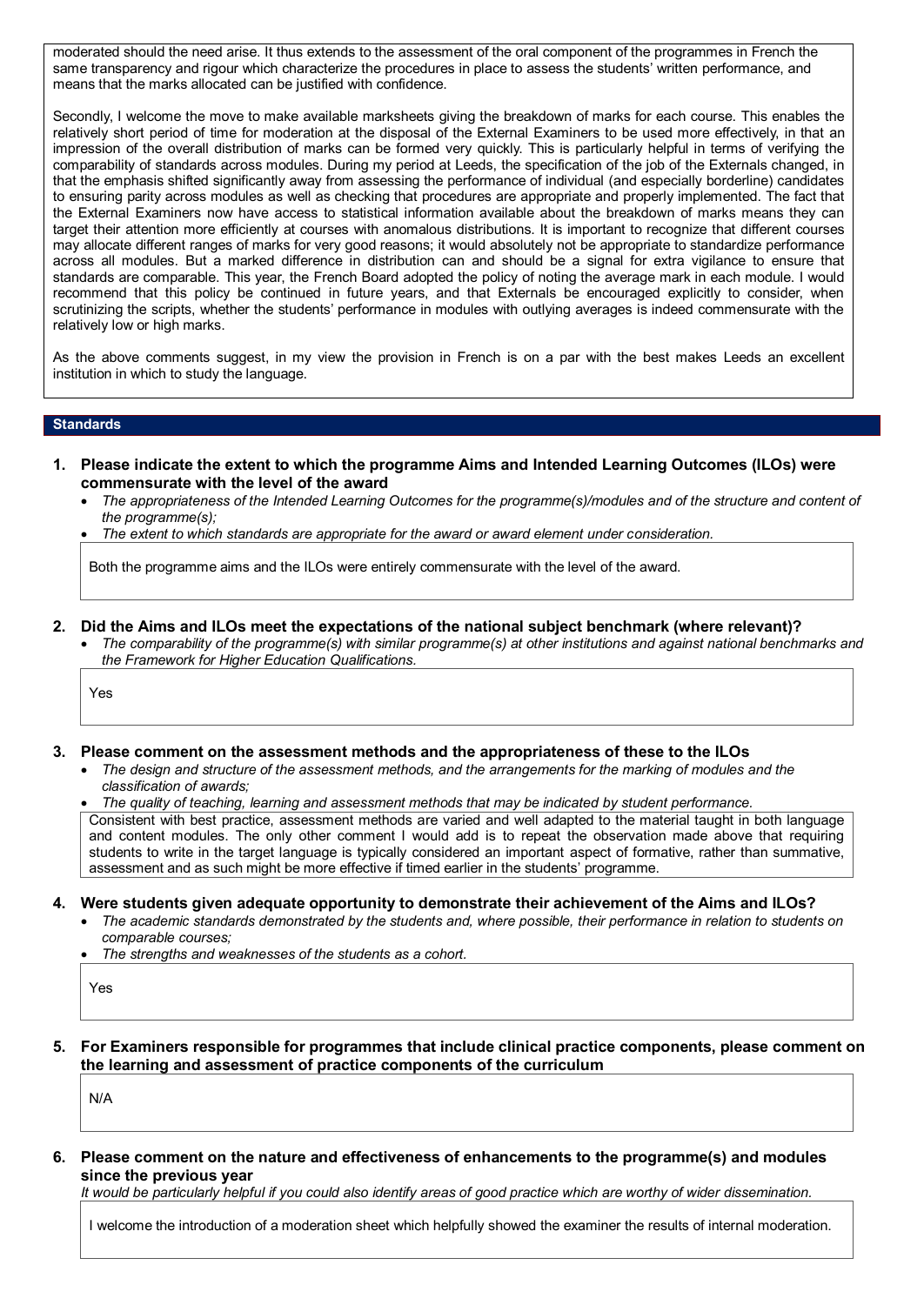### **7. Please comment on the influence of research on the curriculum and learning and teaching**

*This may include examples of curriculum design informed by current research in the subject; practice informed by research; students undertaking research.* 

The teaching in French at Leeds is particularly research-led; the size of the Department means that colleagues have the scope to offer courses relating directly to their area of specialization at undergraduate level.

**For Examiners involved in mentoring arrangements**

**8. If you have acted as a mentor to a new External Examiner or have received mentor support please comment here on the arrangements**

I served as mentor to <>. Arrangements were clear and while the mentoring was not extensive, I can see that in certain cases having such a system in place would be very useful.

#### **The Examination/Assessment Process**

- **9. The University and its Schools provide guidance for External Examiners as to their roles, powers and responsibilities. Please indicate whether this material was sufficient for you to act effectively as an External Examiner.**
	- *Whether External Examiners have sufficient access to the material needed to make the required judgements and whether they are encouraged to request additional information.*

Yes; I had timely access to all necessary information.

- **10. Did you receive appropriate documentation relating to the programmes and/or parts of programmes for which you have responsibility, e.g. programme specifications or module handbooks, marking criteria?**
	- *The coherence of the policies and procedures relating to External Examiners and whether they match the explicit roles they are asked to perform.*

Yes, comprehensive documentation was made available.

**11. Were you provided with all draft examination papers/assessments? Was the nature and level of the questions appropriate? If not, were suitable arrangements made to consider your comments?** 

Yes.

**12. Was sufficient assessed / examined work made available to enable you to have confidence in your evaluation of the standard of student work? Were the scripts clearly marked/annotated?** 

Yes. The full range of the students' work was available for inspection and I could examine whatever I liked. With very few exceptions, the paper trail from the initial marking and internal moderation was clear.

## **13. Was the choice of subjects for dissertations appropriate? Was the method and standard of assessment appropriate?**

N/A.

**14. Were the administrative arrangements satisfactory for the whole process, including the operation of the Board of Examiners? Were you able to attend the meeting? Were you satisfied with the recommendations of the Board?**

Yes

**15. Were appropriate procedures in place to give due consideration to mitigating circumstances and medical evidence?**

Yes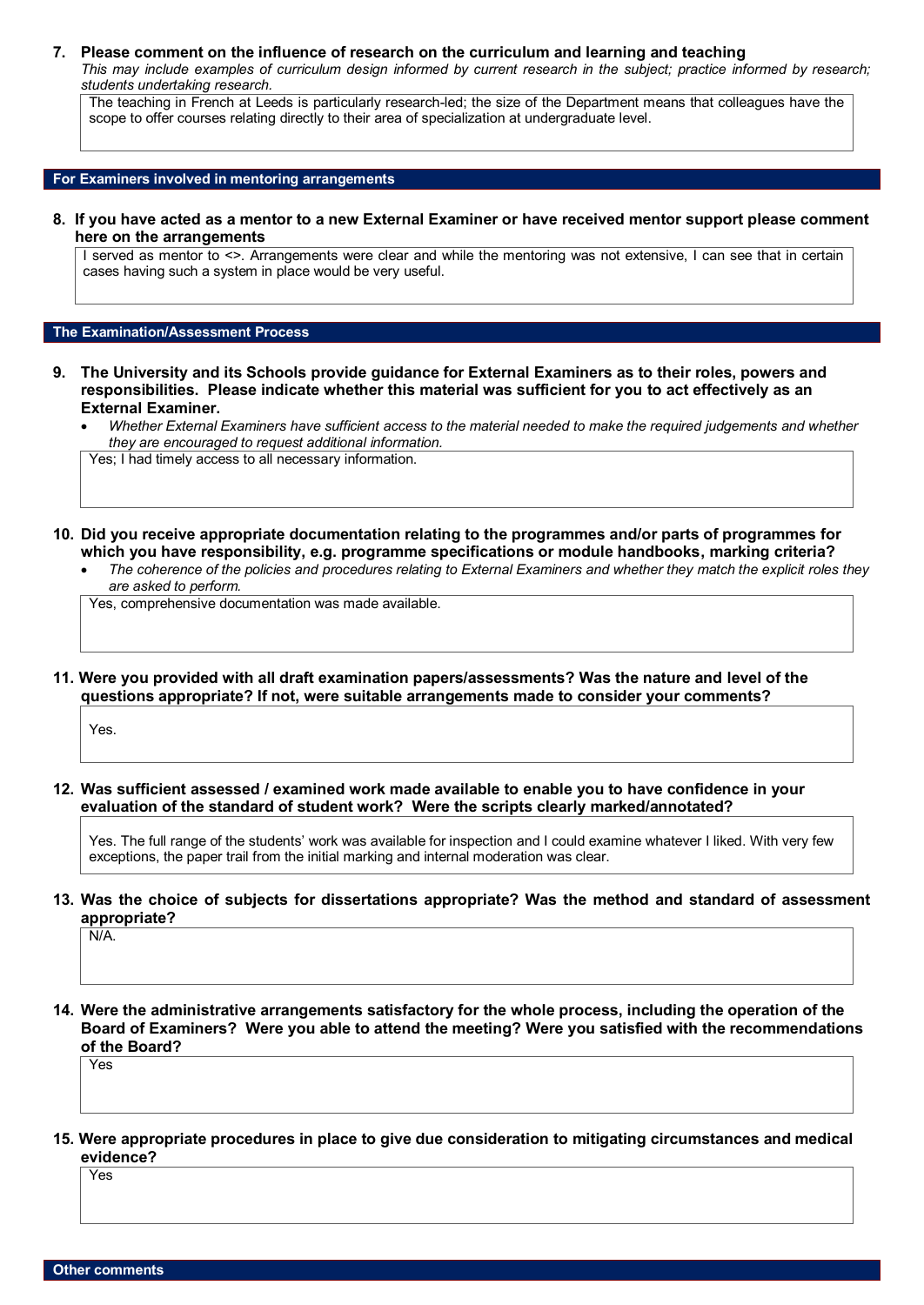# **Please use this box if you wish to make any further comments not covered elsewhere on the form**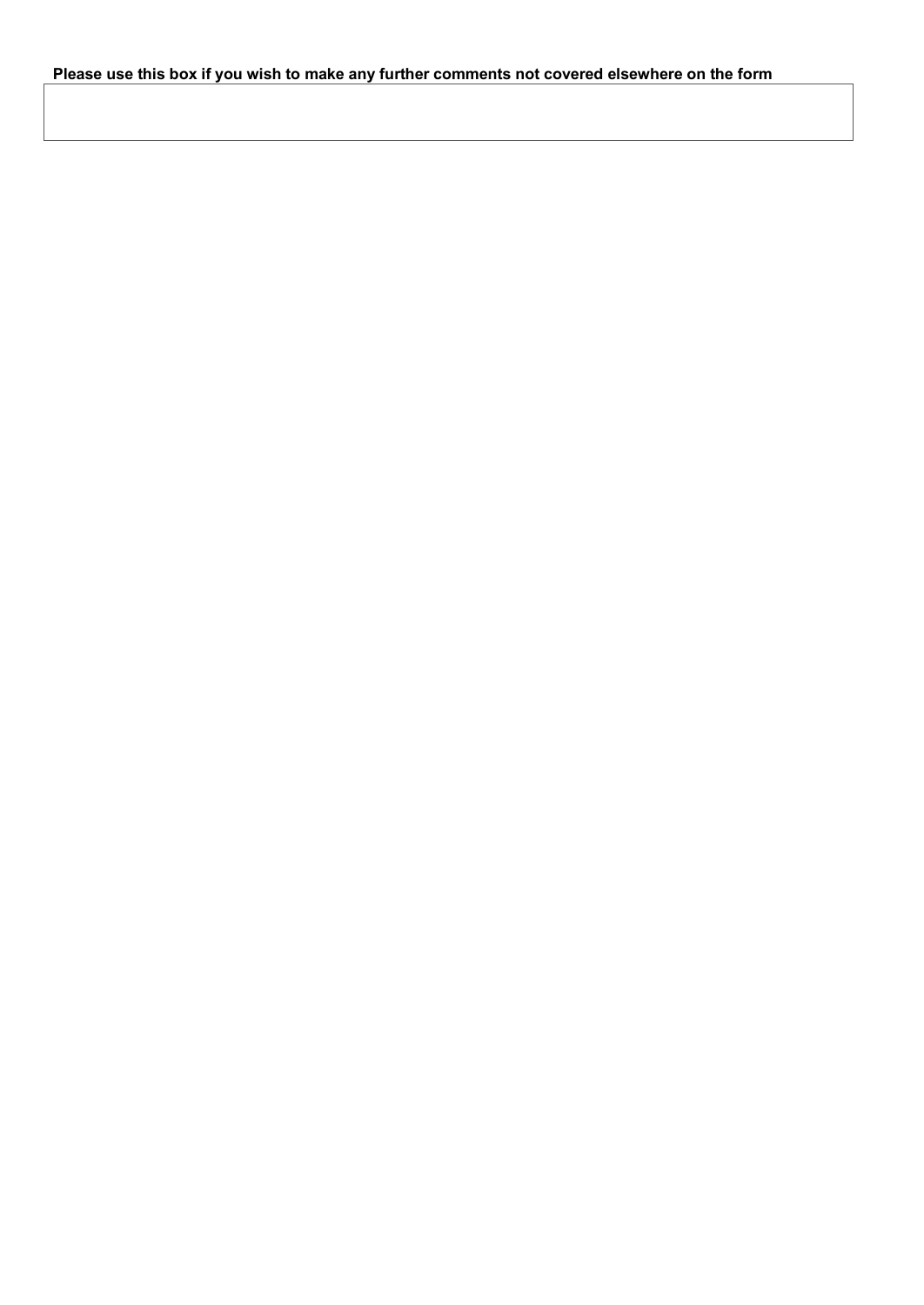-----Original Message----- From: Sent: 09 July 2013 10:23 To: Subject: External Examiner Report - BA French

Dear

Many thanks for your final External Examiner's report and for all your excellent and constructive comments. We are delighted that you commend our teaching and assessment procedures so highly. We set great store by the range and quality of research-led modules we offer, and it is encouraging to see precisely these aspects being validated externally.

Thank you for raising the point about the requirement for finalists to write part of the assessment in French on some modules, but not on others. We have moved, in recent years, from a position of requiring all finalists to complete part of the assessment in French, to a more flexible arrangement where certain modules which present particular conceptual difficulties for the students (e.g. 16th century literature, 17th century theatre, Modern French Thought etc.) allow students to complete all of the assessment in English. The dissertation module which is a research-led, independent module has always been assessed in English. These differing requirements tend to reflect the language in which the module is taught, with modules taught entirely in French requiring part assessment in French and those taught in English being assessed in English. We have found that our students request and also benefit greatly from teaching in the target language and our best students achieve a level of written language in their assessed essays comparable to that of a native French speaker. Students have commented enthusiastically on how final-year modules have helped to build their analytical and discursive skills in both written and spoken French. I would also add that we have a policy of asking all students to complete a piece of formative work in preparation for all components of summative work on a particular module. Students completing an assessed essay in French will therefore have had an opportunity to submit a formative piece and gain feedback on this in preparation for the summative piece.

I would also like to thank you for the positive contribution you have made to improving our degree programme, particularly with your recommendation that we draw on the skills of our lecteurs/lectrices in the oral exams, rather than using our external examiners and this arrangement has worked very well and has allowed us to draw greater benefit from our externals while they are in Leeds. Your vigilance on the question of comparability of performance across final year modules has been extremely helpful and we will certainly continue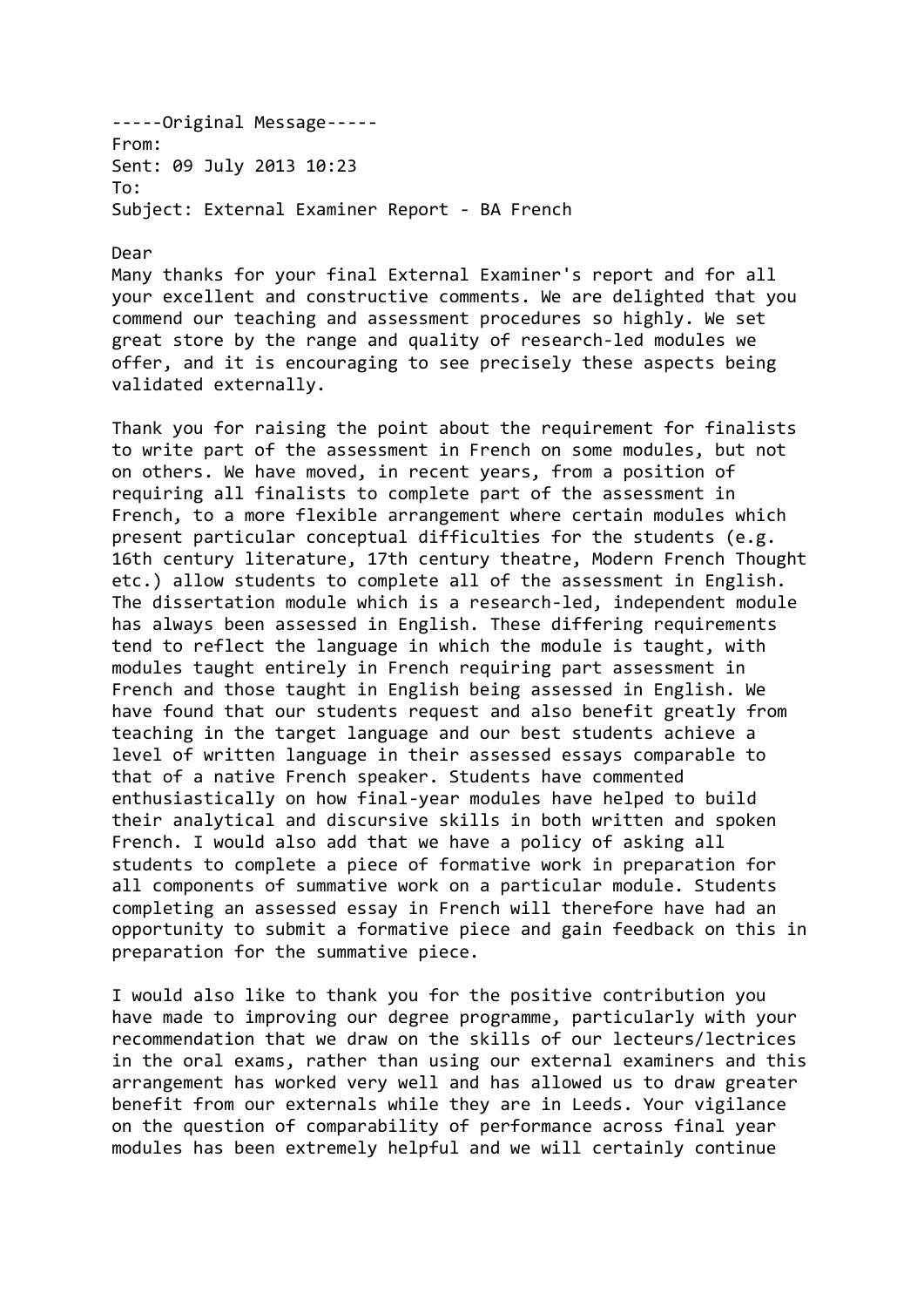the practice of monitoring grade averages across our modules in exam boards, as you have suggested.

Finally, I should like to thank you for the care you have taken in monitoring our procedures and for the invaluable way in which you have shared your knowledge and experience with us. My colleagues and I have found it a real pleasure to work with you and we wish you the very best for the future.

With best wishes,

Director of French Studies School of Modern Languages and Cultures University of Leeds Leeds LS2 9JT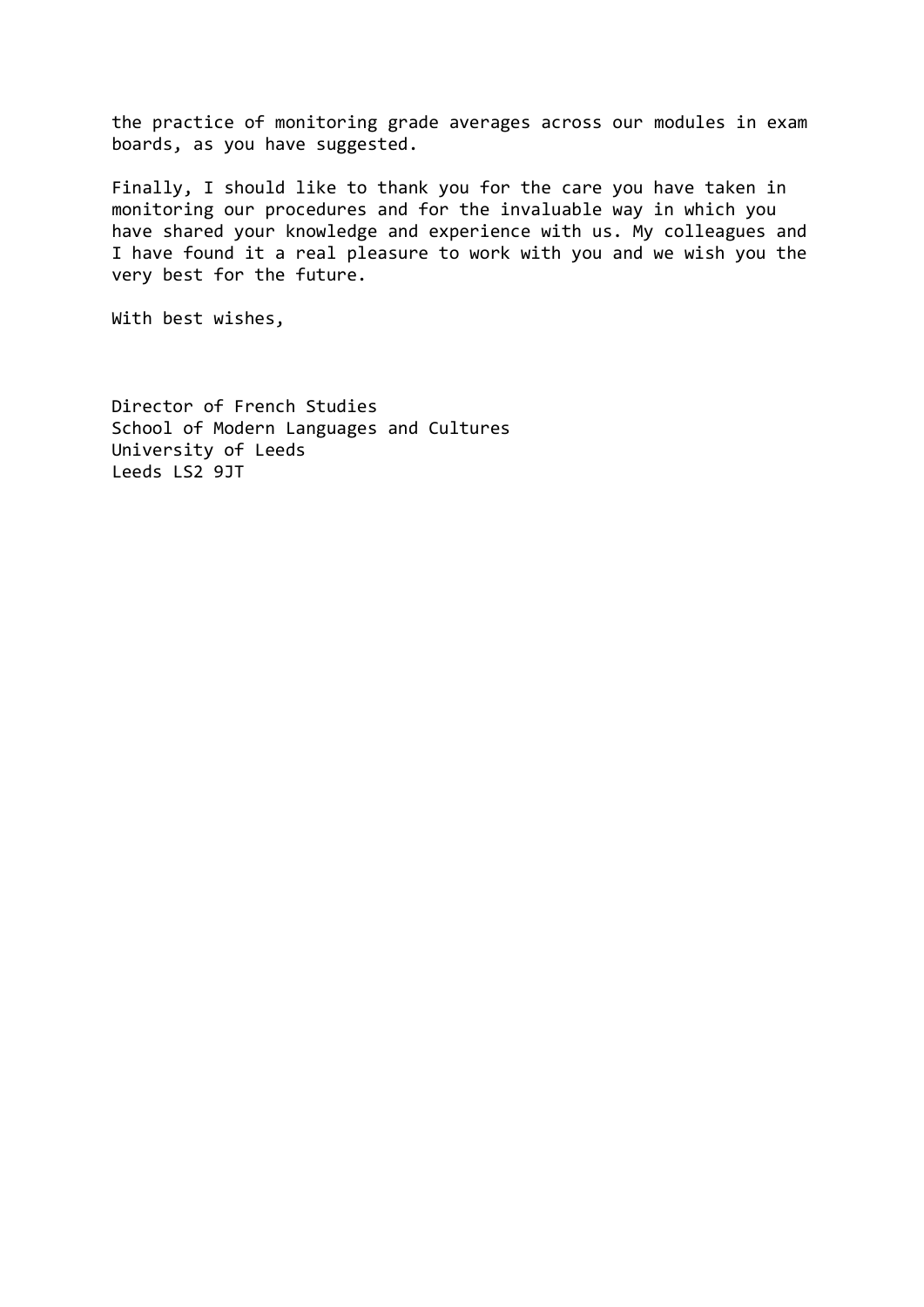# **The University of Leeds**

# **EXTERNAL EXAMINER'S REPORT**

# ACADEMIC YEAR: 2012– 2013

# **Part A: General Information**

| Subject area and awards being examined |                                           |  |
|----------------------------------------|-------------------------------------------|--|
|                                        |                                           |  |
| Faculty / School of:                   | Arts; School of Languages and Cultures    |  |
| Subject(s):                            | French                                    |  |
| Programme(s) / Module(s):              | Single and Joint Honours including French |  |
|                                        |                                           |  |
|                                        |                                           |  |
| Awards (e.g. BA/BSc/MSc etc):          | BA                                        |  |

## **Completed report**

The completed report should be attached to an e-mail and sent as soon as possible, and no later than six weeks after the relevant meeting of the Board of Examiners, t[o exexadmin@leeds.ac.uk.](mailto:exexadmin@leeds.ac.uk)

Alternatively you can post your report to: **Head of Academic Quality and Standards** 

Academic Quality and Standards Team Room 12:81, EC Stoner Building The University of Leeds, Leeds LS2 9JT

# **Part B: Comments for the Institution on the Examination Process and Standards**

### *Matters for Urgent Attention*

*If there are any areas which you think require urgent attention before the programme is offered again please note them in this box*

None

*.*

*Only applicable in first year of appointment* 

*Were you provided with copies of previous relevant External Examiners' reports and the response of the School to these?* 

N/A

## *For Examiners completing their term of appointment*

*Please comment on your experience of the programme(s) over the period of your appointment, remarking in particular on changes from year to year and the progressive development and enhancement of the learning and teaching provision, on standards achieved, on marking and assessment and the procedures of the School*

N/A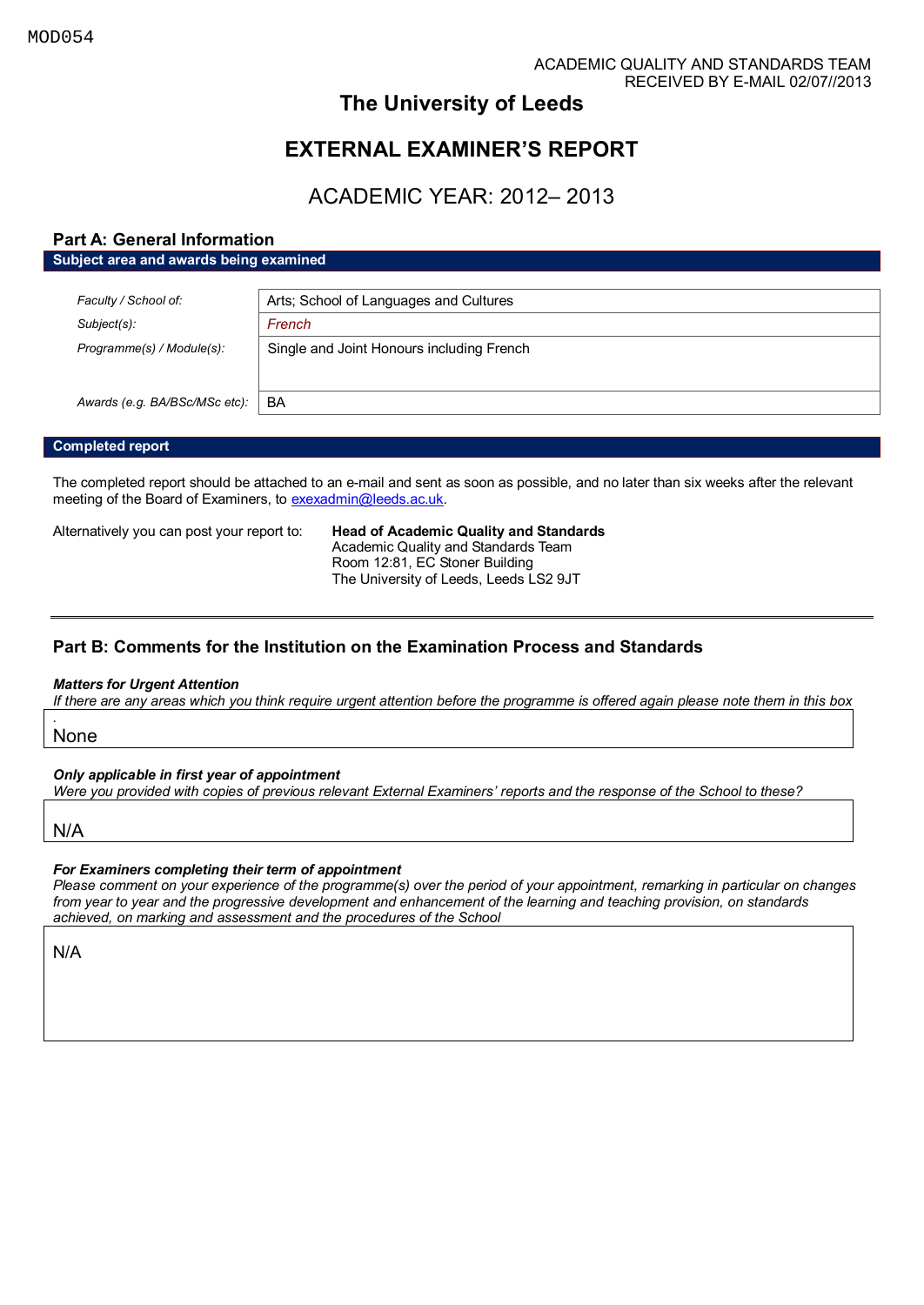- **1. Please indicate the extent to which the programme Aims and Intended Learning Outcomes (ILOs) were commensurate with the level of the award** 
	- *The appropriateness of the Intended Learning Outcomes for the programme(s)/modules and of the structure and content of the programme(s);*

 *The extent to which standards are appropriate for the award or award element under consideration.*  The Aims and Intended Learning Outcomes of the programmes examined are completely commensurate with the standards appropriate for the award of a BA including French

### **2. Did the Aims and ILOs meet the expectations of the national subject benchmark (where relevant)?**

 *The comparability of the programme(s) with similar programme(s) at other institutions and against national benchmarks and the Framework for Higher Education Qualifications.* 

Yes

### **3. Please comment on the assessment methods and the appropriateness of these to the ILOs**

- *The design and structure of the assessment methods, and the arrangements for the marking of modules and the classification of awards;*
- *The quality of teaching, learning and assessment methods that may be indicated by student performance.*

I reviewed both language modules (FREN2010/2015 & FREN3010) and a range of social / political / cultural studies modules. In both cases, the assessment methods were entirely appropriate to the Intended Learning Outcomes. In terms of language, students were appropriately stretched in terms of their grammatical accuracy and fluency of expression over a range of exercises. In the 'content' modules, the coursework essays produced were on the whole highly analytical in nature and well versed in academic conventions. The best performances in the examinations for the content modules were outstanding in terms of their structure, detail and referencing.

## **4. Were students given adequate opportunity to demonstrate their achievement of the Aims and ILOs?**

- The academic standards demonstrated by the students and, where possible, their performance in relation to students on *comparable courses;*
- *The strengths and weaknesses of the students as a cohort.*

Yes. Particular strengths in relation to students on comparable courses include (i) the performance of final year students in their translation into English examination. Students produced work of very good quality, translating complex texts into very readable and precise English (ii) the performance of students in examinations for content modules (see 3 above).

#### **5. For Examiners responsible for programmes that include clinical practice components, please comment on the learning and assessment of practice components of the curriculum** N/A

**6. Please comment on the nature and effectiveness of enhancements to the programme(s) and modules since the previous year**

*It would be particularly helpful if you could also identify areas of good practice which are worthy of wider dissemination.*  I was not made aware of enhancements to the modules which I reviewed. The modules continued in the high standards that I had seen in the previous year.

## **7. Please comment on the influence of research on the curriculum and learning and teaching**

*This may include examples of curriculum design informed by current research in the subject; practice informed by research; students undertaking research.* 

(i) I reviewed FREN3641, FREN 3641, FREN3621, FRE2090/5 and FRE2190/5 which were all well informed by up-to-date scholarly work as evidenced by the material used by the students in their assessments (ii) The Leeds French department has one of the widest range of 'content' modules informed by leading researchers in their respective fields that I have encountered in the country (iii) I reviewed work by students undertaking a dissertation module (FREN3790). The preparation for this research work provided by the department was extremely well structured and comprehensive. The dissertations that I read were of appropriately marked and the highest performance of very good quality.

### **For Examiners involved in mentoring arrangements**

**8. If you have acted as a mentor to a new External Examiner or have received mentor support please comment here on the arrangements**

N/A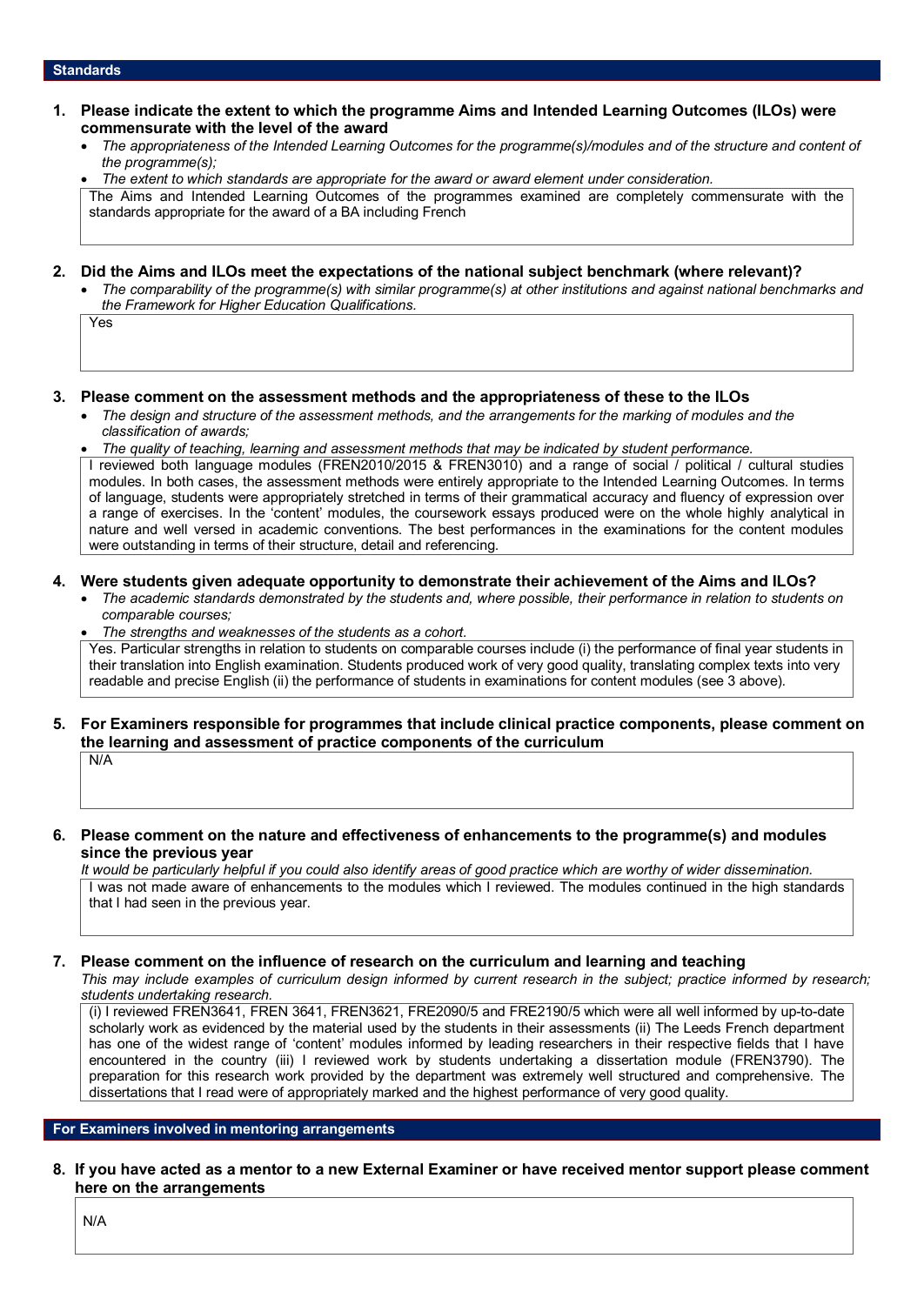- **9. The University and its Schools provide guidance for External Examiners as to their roles, powers and responsibilities. Please indicate whether this material was sufficient for you to act effectively as an External Examiner.**
	- *Whether External Examiners have sufficient access to the material needed to make the required judgements and whether they are encouraged to request additional information.*

Yes, the documentation was very comprehensive and the examinations officer,  $\leq$ , extremely helpful in  $\leq$  guidance by email and in person on my visit to Leeds. However, more guidance on which modules and which scripts to focus on in the rather tight time limits that we had to moderate the work would have be useful. Thought might be given to sending some work out to externals for moderation during the year.

- **10. Did you receive appropriate documentation relating to the programmes and/or parts of programmes for which you have responsibility, e.g. programme specifications or module handbooks, marking criteria?**
	- *The coherence of the policies and procedures relating to External Examiners and whether they match the explicit roles they are asked to perform.*

Yes.

- **11. Were you provided with all draft examination papers/assessments? Was the nature and level of the questions appropriate? If not, were suitable arrangements made to consider your comments?**  Yes. I had on the whole very minor comments to make on the assessments sent to me which were fully considered by colleagues.
- **12. Was sufficient assessed / examined work made available to enable you to have confidence in your evaluation of the standard of student work? Were the scripts clearly marked/annotated?**

Yes. The scripts were very well marked. In particular, the language marking was meticulous. All marking was clear and fair. There was good evidence of exchange between first markers and moderators in most cases. Marks sheets weren't available for every module on the during the moderation process. These are very useful in gauging the overall standard of work. The moderation sheets were very useful particularly when they had been filled in in detail.

## **13. Was the choice of subjects for dissertations appropriate? Was the method and standard of assessment appropriate?**

Yes. See 7 above. In addition, the system whereby the module convenor acted as second marker for all the dissertations provided an excellent degree of consistency in the marking process.

**14. Were the administrative arrangements satisfactory for the whole process, including the operation of the Board of Examiners? Were you able to attend the meeting? Were you satisfied with the recommendations of the Board?**

I was able to attend the Board of Examiners for French in which module marks were reported and discussed which was run entirely satisfactorily. I did not attend the Classification Board. The Board is not run on an anonymous basis as is the case in some institutions. As last year, I commend this practice and encourage its continuation.

### **15. Were appropriate procedures in place to give due consideration to mitigating circumstances and medical evidence?**

Yes – a separate Mitigating Circumstances committee had taken place prior to the Examination board and its recommendations reported at the Board.

#### **Other comments**

**Please use this box if you wish to make any further comments not covered elsewhere on the form**